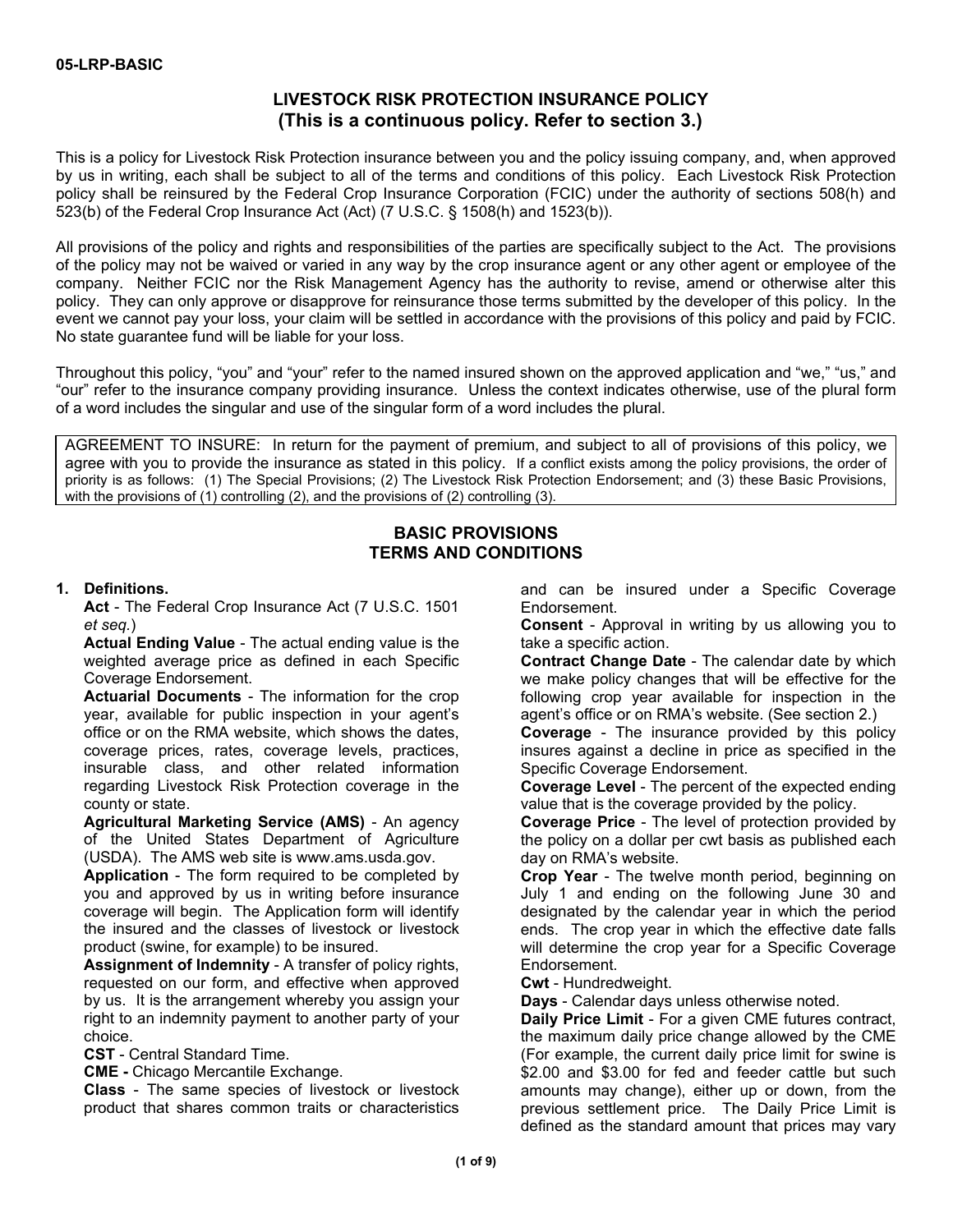from day to day, and does not include expanded limits that may occur after multiple and successive limit up or down days.

**Delinquent Account - Any debt owed to us, which** arises under any program administered under the authority of the Act, which has not been paid by the due date for payment contained in the policy or in any agreement or notification of indebtedness. Such debt may include any accrued interest, penalty, and administrative charges. A delinquent debt does not include debts discharged in bankruptcy and other debts that are legally barred from collection.

**Deductible** - The amount determined by subtracting the coverage level from 100 percent. For example, if you elected an 85 percent coverage level, your deductible would be 15 percent  $(100\% - 85\% = 15\%).$ 

**Effective Date** - The date associated with the beginning of insurance for a Specific Coverage Endorsement. This is the date that coverage begins. The effective date will always be the date the rates were published on the RMA website. If the Specific Coverage Endorsement was purchased and we approved it on the day following the date the rates were published on the RMA website, the effective is date is still the date that the rates were published on the RMA website.

**End Date** - The date selected by you, and stated in the Specific Coverage Endorsement, that coverage under a Specific Coverage Endorsement ends.

**Ending Period** - The period specified by the Specific Coverage Endorsement, ending on the end date, over which the actual ending value is determined.

**Expected Ending Value** - The expected value of the livestock at the end of the coverage period, as published on the RMA website.

**FCIC** - The Federal Crop Insurance Corporation, a wholly owned government corporation within USDA.

 **Insured** - The named person(s) shown on the application approved by us. This term does not extend to any other person having a share or interest in the livestock or livestock products.

**Insured Share** - Your percentage of insured interest in the covered livestock or livestock product at the time coverage attaches.

**Insured Value** - The insured value is the total dollar amount of coverage calculated by multiplying the number of livestock or livestock product insured under the Specific Coverage Endorsement by the target weight (as shown in the Specific Coverage Endorsement), by the coverage price (in dollars per cwt.), and by the insured share.

**Lean Weight** - Lean weight is a measure of animal carcass weight, presented in cwt. To convert live weight to lean weight, multiply the live weight by the factor specified in the Specific Coverage Endorsement. For example, for hogs, a 2.50 cwt. per head live weight multiplied by .74 is equal to 1.85 cwt. lean weight.

**Limited Resource Farmer or Rancher** - A limited resource farmer or rancher is defined as an individual who has:

- (1) Direct or indirect gross farm sales not more than \$100,000 in each of the previous two years (to be increased starting in fiscal year 2004 to adjust for inflation using Prices Paid by Farmer Index as compiled by National Agricultural Statistical Service (NASS)), and
- (2) A total household income at or below the national poverty level for a family of four, or less than 50 percent of county median household income in each of the previous two years (to be determined annually using Commerce Department Data).

**Live Weight** - Live weight is a measure of the live animal's weight, stated in cwt.

**Livestock** - A species of domestic animals sharing the same traits or characteristics which are insurable under a Specific Coverage Endorsement.

**Livestock Product** - A product derived from the type of livestock which is insurable under a Specific Coverage Endorsement.

**Person** - An individual or an association, corporation, estate, partnership, trust, or other legal entity, and, where applicable, a State or a political subdivision or agency of a State. "Person" does not include the United States Government or any agency thereof.

**Policy** - The agreement between you and us consisting of the application approved by us in writing, these Basic Provisions, the Specific Coverage Endorsement, the Special Provisions, other applicable endorsements, and the actuarial documents for the insured livestock or livestock product.

**Producer Premium** - Total premium minus the premium subsidy paid by FCIC.

**Risk Management Agency (RMA)** - An agency within USDA, who operates the crop insurance programs, including all livestock insurance programs on behalf of FCIC and whose Internet website is www.rma.usda.gov.

**Sales Period** - The period during which a Specific Coverage Endorsement may be purchased that begins at the date and time prices and rates are published on the RMA website and ends on the following business day at 9:00 a.m. CST. Sales will be available Saturday mornings until 9:00 a.m. CST but sales will not available for purchase on Monday mornings, Sundays, or any period that would have an effective date of a Federal or a market holiday

**Special Provisions** - The part of the policy that contains specific provisions of insurance for each insured class and may vary by geographic area.

**Specific Coverage Endorsement** - An endorsement to the policy necessary to provide coverage that includes information about the class to be insured.

**Substantial Beneficial Interest** - An interest held by any person of at least 10 percent in the applicant or insured. A spouse who resides in the household or households of the applicant or insured will be considered to have a substantial beneficial interest in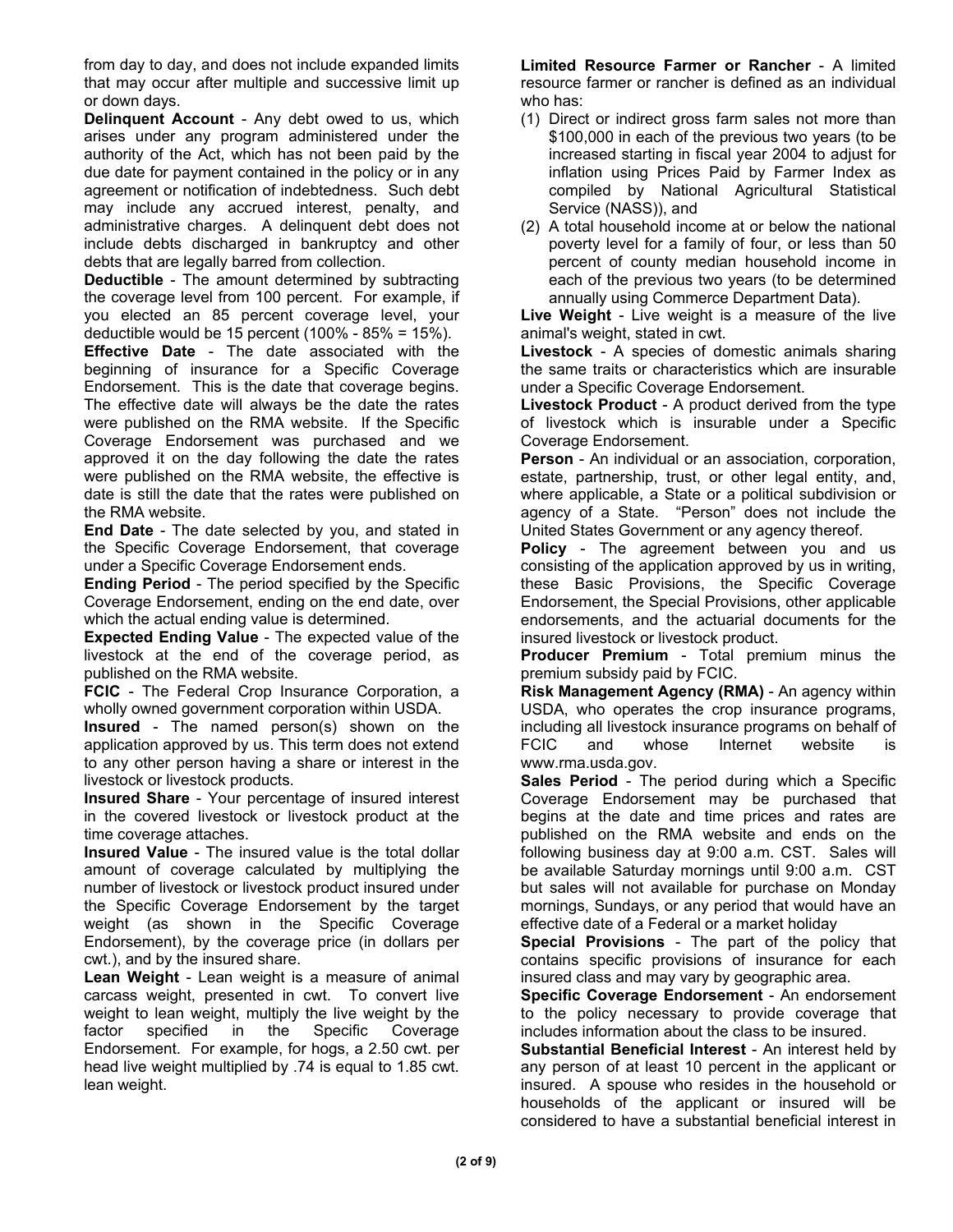the applicant or insured unless the spouse can prove that the class covered by the Specific Coverage Endorsement is in a totally separate farming operation in accordance with FCIC procedures and the spouse derives no benefit from the farming operation of the insured or applicant.

**Target Weight** - The anticipated weight at the ending period as specified in the Specific Coverage Endorsement.

**USDA** - United States Department of Agriculture.

**UCM** - FCIC's Underwriting Capacity Manager. This is a Web based computer system through which FCIC manages underwriting capacity for livestock.

## **2. Contract Changes.**

- (a) We may change the terms of your coverage under this policy from crop year to crop year.
- (b) Any changes in policy provisions and program dates will be published on RMA's website not later than the April  $30<sup>th</sup>$  contract change date. You may request copies from your Livestock Risk Protection agent.
- later than 30 days prior to the cancellation date. (c) You will be notified, in writing, of changes to the Basic Provisions, Specific Coverage Endorsements, and the Special Provisions not Acceptance of changes will be conclusively presumed in the absence of written notice from you to change or cancel your insurance coverage.
- **3. Coverage, Life of Policy, Cancellation, and Termination.** 
	- (a) This policy provides coverage to protect you against price decreases during the insurance period.
	- (b) Unless otherwise limited by section 4, application for coverage under the Livestock Risk Protection policy may be submitted during the daily Sales Period. Your application must be approved in writing by us before you can purchase coverage under a Specific Coverage Endorsement.
	- (c) This Livestock Risk Protection policy is a continuous policy. If you submit and we approve an application for coverage under the Livestock Risk Protection policy on our form, such policy will remain in effect until June 30 and will automatically renew on July 1 thereafter unless cancelled or terminated pursuant to the terms of this policy, terminated by the operation of the policy or there is not sufficient underwriting capacity as determined by RMA. The Specific Coverage Endorsements are not continuous and are only effective for the period stated therein.
	- (d) Either you or we may cancel the Livestock Risk protection policy in writing at any time prior to the July 1 renewal date as long as there are no Specific Coverage Endorsements in effect.
	- (e) No insurance coverage is in effect with this application until a Specific Coverage Endorsement is written.
	- (f) To obtain coverage on the specified class, you must submit a Specific Coverage Endorsement

during the sales period only that identifies the location of the livestock to be covered, the effective date of coverage, the number of covered livestock, the target weight at end date, the coverage price, and percent of your insured share. Any Specific Coverage Endorsement submitted outside of the sales period will not be accepted.

- (g) Your application for coverage under the Livestock Risk Protection policy and Specific Coverage Endorsement must contain all the information required by us in order to be approved to insure your livestock or livestock product.
	- (1) The application and Specific Coverage Endorsement must be accompanied by the Substantial Beneficial Interest reporting form, listing the social security numbers or employer identification numbers, and share from all persons with a substantial beneficial interest in the applicant or insured. Applications or Specific Coverage Endorsements that do not contain all social security numbers or employer identification numbers of the applicant and all social security numbers or employer identification numbers of individuals with a substantial beneficial interest in the applicant, as applicable, the insured share for all persons, and any other material information required by the application or Specific Coverage Endorsement are not acceptable.
	- (2) If an entity has an interest of 10 percent or more in the insured or applicant, the social security numbers and percentage share of all individuals with a substantial beneficial interest in the entity must also be provided.
	- for which the social security numbers were not (3) If we discover that a person with a substantial beneficial interest has failed to provide a social security number or the person with a substantial beneficial interest is ineligible, the application or Specific Coverage Endorsement will not be approved and no indemnity will be due for the insurance period for the livestock or livestock product insured provided or the person was ineligible. Because no indemnity is due as a result of a breach of this policy, all premiums will still be owed.
- (h) Your agent does not have authority to bind coverage under this policy. Once approved by us in writing, coverage for the class described in the Specific Coverage Endorsement begins on the effective date. During each crop year that a policy is in effect, you may obtain coverage for as many head of livestock, under as many different Specific Coverage Endorsements, as you are eligible for, subject to the following restrictions:
	- (1) Coverage applies only to the class in which you have an insured share;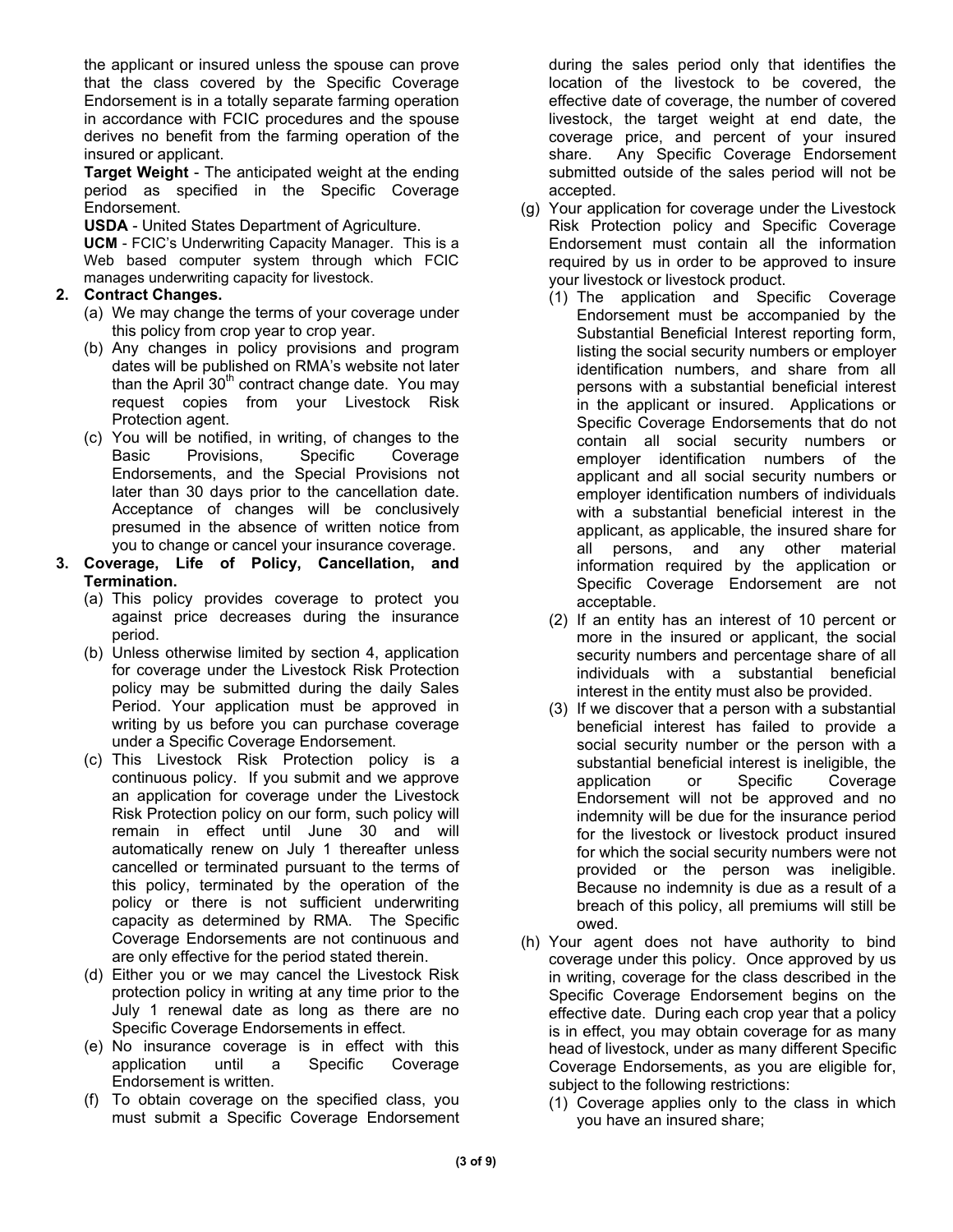- (2) You may not cover the same livestock or livestock products under more than one Specific Coverage Endorsement at any one time;
- (3) You may not have any other FCIC reinsured livestock price policy covering the same class of livestock at the same time; and
- (4) The amount of any class that may be covered may be limited by the applicable Specific Coverage Endorsement.
- (i) Coverage provided under each Specific Coverage Endorsement will:
	- (1) Expire on the end date if you dispose of any part of your insured share in the insured livestock or livestock product during the last 30 days of coverage.
	- (2) Be terminated on the date of disposal for any portion of your insured share in the insured livestock or livestock product disposed of prior to the last 30 days of coverage, unless that portion of your share is properly transferred, on our form, to an eligible transferee under section 20. Termination will be effectuated by reducing the number of livestock insured under the applicable Specific Coverage Endorsement. No indemnity will be paid for any portion of the endorsement that is terminated. Because no indemnity is due as a result of a breach of this policy, no premium for any terminated portion will be refunded.
	- (3) Expire on the end date if at any time during the coverage period your livestock are seized, quarantined or destroyed by order of any governmental authority, or your livestock are not deliverable due to death or disease, and you provide us written notice of such circumstance within 72 hours after your knowledge of the livestock's death. For any livestock that die and we do not receive proper notification, that portion of the endorsement will be terminated. Termination will be effectuated by reducing the number of livestock insured under the applicable Specific Coverage Endorsement. No indemnity will be paid for any portion of the endorsement that is terminated. Because no indemnity is due as a result of a breach of this policy, no premium for any terminated portion will be refunded.
- (j) If any amount due, including a check returned for insufficient funds or overpayment, plus any accrued interest, is not paid, or an acceptable arrangement for payment is not made, on or before the termination date specified in these Basic Provisions or the date contained in any notice to you, the amount will be considered delinquent and your insurance coverage will terminate. Termination may affect your eligibility for benefits under other USDA programs. You will also be determined to be ineligible to participate in any crop insurance program authorized under the

Act in accordance with 7 CFR part 400, subpart U.

- (1) For unpaid premium resulting from a check returned for insufficient funds, the policy will terminate as of the effective date of the Specific Coverage Endorsement;
- (2) For other amounts due, the policy will terminate effective on the termination date immediately after the debt becomes delinquent;
- (3) Ineligibility for unpaid premium resulting from a check returned for insufficient funds or failure to timely pay other amounts due will be effective on:
	- (i) The date that a policy was terminated for the livestock or livestock product for which you failed to pay premium and any related interest owed;
	- (ii) The payment date contained in any notification of indebtedness for any overpaid indemnity, if you fail to pay the amount owed by such due date; or
	- (iii) The termination date for the crop year prior to the crop year in which a scheduled payment is due under a payment agreement if you fail to pay the amount owed by any payment date in such payment agreement;
- (4) All other policies that are issued by us under the authority of the Act, including all crop insurance policies, will also terminate as of the next termination date contained in the applicable policy;
- (5) A crop insurance or livestock policy already in effect at the time you become ineligible will not be affected until the termination date for that policy (If you are ineligible, you may not obtain any insurance under the Act until payment is made, you execute an agreement to repay the debt and make payments in accordance with the agreement, or you file a petition to have your debts discharged in bankruptcy. Dismissal of the bankruptcy petition before discharge will void all policies in effect retroactive to the date you were originally determined ineligible to participate and any indemnities paid subsequent to that date must be repaid);
- termination date for the crop year prior to the (6) If you execute an agreement to pay the debt and fail to make any scheduled payment, all of your policies, including all crop insurance policies, will be terminated effective on the crop year in which you failed to make the scheduled payment and no indemnity will be due for that year (You will no longer be eligible to obtain insurance under the Act by execution of an agreement to pay the debt. You will be ineligible for insurance under the Act until the debt is paid in full or you file a petition to discharge the debt in bankruptcy.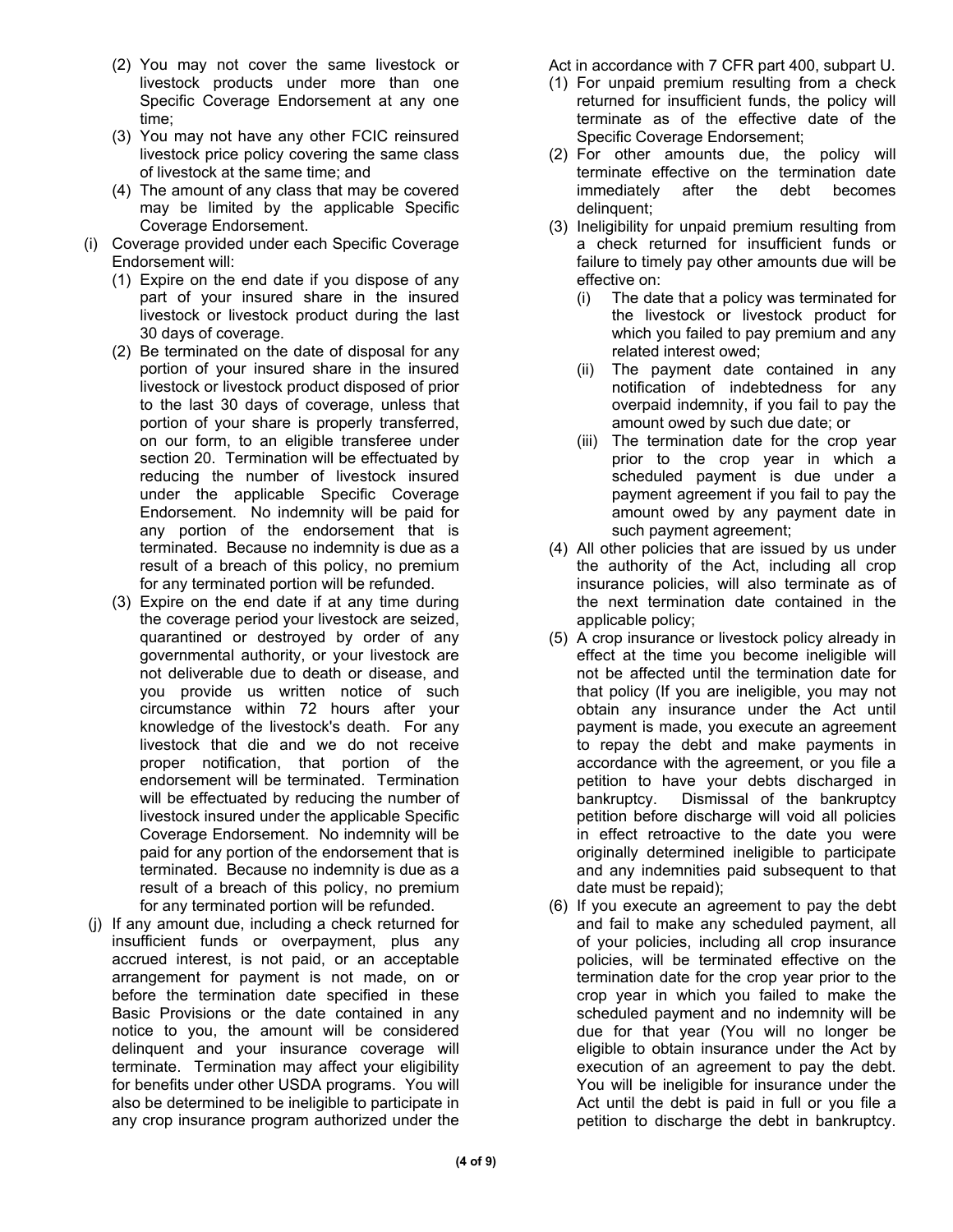Dismissal of the bankruptcy petition before discharge will void all policies in effect retroactive to the date you were originally determined ineligible to participate and any payments and indemnities paid subsequent to that date must be repaid);

- (7) Once the policy is terminated, it cannot be reinstated for the current crop year unless the termination was in error because you did not owe any amounts or you paid the amounts owed on or before the termination date;
- (8) After you again become eligible for insurance under the Act, if you want to obtain coverage, you must reapply on or before the sales closing date for the commodity or in accordance with the policy period. (You cannot reapply for insurance for your crops or livestock in the crop year in which you became ineligible);
- (9) Any amount due us for any commodity insured by us under the authority of the Act will be deducted from any indemnity due you for this or any other commodity insured with us (If we deduct the amount due us from an indemnity, the date of payment for the purpose of this section will be the date you sign the properly executed claim for indemnity); and
- (10) If you are determined to be ineligible under this section, all persons with a substantial beneficial interest in you as the applicant or insured will also be ineligible until you become eligible again in accordance with this section.
- (k) If you die, disappear, or are judicially declared incompetent, or if you are an entity other than an individual and such entity is dissolved, the policy will terminate as of the date of death, judicial declaration or dissolution. If such event occurs after coverage begins for any crop year, the policy will continue in force through the crop year and terminate at the end of the insurance period and any indemnity will be paid to the person or persons determined to be beneficially entitled to the indemnity. Death of a partner in a partnership will dissolve the partnership unless the partnership agreement provides otherwise. If two or more persons having a joint interest are insured jointly, death of one of the persons will dissolve the joint entity.
- (l) We may cancel your policy if no premium is earned for 3 consecutive years.
- (m) The cancellation and termination dates for the policy are June 30. Portions of coverage under a Specific Coverage Endorsement may be terminated prior to that date as specified in section 3(i).

## **4. Coverage Limitations.**

(a) This policy does not cover any other peril except change in price, including, for example, mortality, condemnation, physical damage, disease,

individual marketing decisions, local price aberrations, or any other cause of loss other than stated.

- (b) Insurance coverage will not be provided if you are ineligible under the contract or under any Federal statute or regulation.
- (c) We will not approve your application or any Specific Coverage Endorsement:
	- (1) Unless such application or Specific Coverage Endorsement is accepted by the UCM website;
	- (2) If the UCM website, the premium calculator (the computer program that determines your premium) or the RMA website is not operational;
	- (3) If the required data for establishing rates or coverage prices are not available because futures did not trade, or were not able to continue trading at the end of the day (if the price moved the maximum allowed by the exchange) on the date that the rate information was generated, or the rates or coverage prices were not timely provided to RMA; or
	- (4) If there has been a news report, announcement, or other event that occurs during or after trading hours that is believed by the Secretary of Agriculture, Manager of the Risk Management Agency, or other designated staff of the Risk Management Agency, to result in market conditions significantly different than those used to rate the Livestock Risk Protection program.
- (d) Sales will be suspended or terminated at any time if there is not sufficient underwriting capacity, as determined by RMA.
- (e) Coverage is not available under a Specific Coverage Endorsement if the cause of the change of the price is anything other an unavoidable cause of loss, as specified in the Act.
- (f) Sales of all Specific Coverage Endorsements of a given class of livestock will be suspended for future sales periods if, based on CME market settlement information, at least four (4) of the relevant CME futures contracts have a daily price change equal or exceeding the Daily Price Limit for two (2) consecutive days. LRP sales will resume if and when there have been two (2) consecutive days without there being four (4) or more of the relevant CME futures contracts equaling or exceeding the Daily Price Limit. The relevant CME futures contract for each class of livestock are provided in the Special Provisions.
- (g) Once published by RMA, coverage prices and rates will not be changed as a result of any late revisions made by the publishers of the data.
- (h) You may not have any other FCIC reinsured livestock price policy covering the same class of livestock at the same time. If you do and if the duplication was intentional, you may be subject to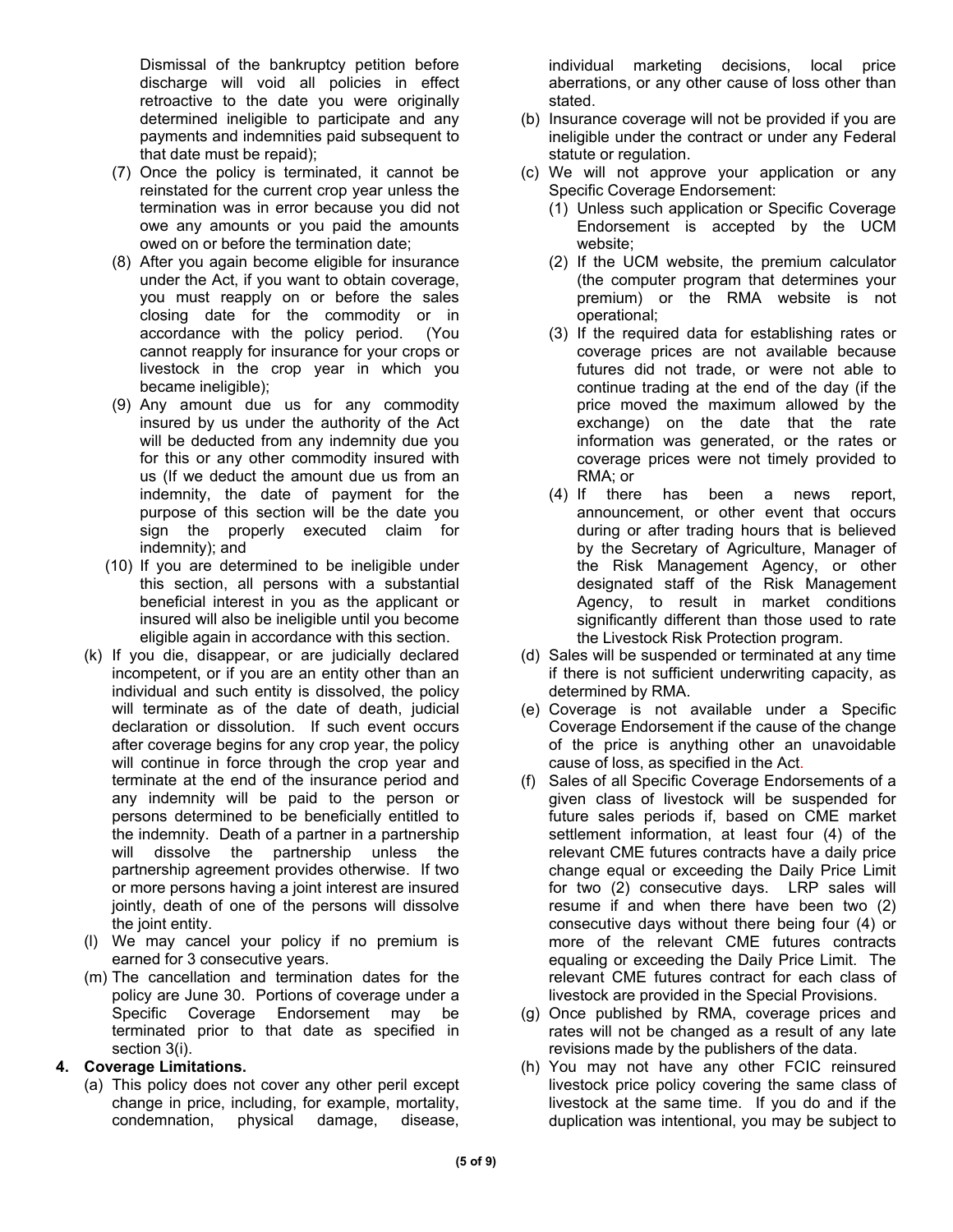the sanctions authorized under this policy, the Act, **8. Insurance Period.**  duplication was not intentional, the first coverage Specific Coverage Endorsement.

- (i) The maximum number of livestock or livestock Specific Coverage Endorsement. product that can be insured during a crop year is **9. Indemnity Payments for Losses.**
- (j) You cannot enter into an off-setting transaction the Specific Coverage Endorsement. covered under the Specific Coverage following the end date. Specific Coverage Endorsement. Because no executed claim form.

- premium is due and payable to us on the date of reports made prior to that date. purchase. **10. Agricultural Commodities as Payment.**
- returned for insufficient funds may result in your commodity as compensation for payments due. ineligibility for participation in any program **11. Arbitration.**
- (c) Premium will be based on the information you

The insured class is that class specified on your approved application and Specific Coverage contrary, the arbitrator's decision is not binding on Endorsements. you or us and is subject to judicial review under

- (a) Only an insured share as an owner of the National Appeals Division. other than as an owner are not eligible for of the claim. completing the application. Insurance will not appeal provisions published at 7 CFR part 11. application clearly states that the insurance is should have been established under the policy. requested for an entity such as a partnership or a **12. Verification of Livestock Ownership.**
- (b) We may consider any share reported by or for Endorsement.<br>
your spouse, child or any member of your support verifical

- 7 CFR part 400, subpart R, or any other (a) Coverage begins on the covered livestock or applicable statute. If we determine that such livestock product on the effective date for each
- issued will continue in force and all duplicate (b) Coverage ends on the covered livestock or<br>coverages will be voided. <br>coverages will be voided. livestock product on the end date stated on each

- stated in the Specific Coverage Endorsement. (a) The calculation for indemnity payments is found in
- described in section 14(a) of these Basic (b) In order to receive an indemnity you must submit<br>Provisions for any livestock or livestock product a claim to us on our form within sixty (60) days a claim to us on our form within sixty (60) days
- Endorsement. Entering into such a transaction (c) The indemnity payment shall be made within sixty will result in no indemnity being due under the (60) days following receipt by us of the properly
- indemnity is due as a result of a breach of this (d) If the end date is on a Saturday, Sunday, or policy, all premiums will still be owed. Federal holiday, or, if for any reason the relevant **5. Premium.** report is not available to us for that day or any (a) Coverage attaches on the effective date shown on other day of the ending period, then the actual the Specific Coverage Endorsement and your ending value will be based on the most recent

(b) Payment of premium with a check that has been We will not accept any livestock or other agricultural

- administered under the authority of the Act. (a) Any dispute regarding a determination arising out<br>Premium will be based on the information you of or relating to this policy will be resolved in supply in a Specific Coverage Endorsement. The accordance with the rules of the American **6. Insured Class. 6. Insured Class. 6. Insured Class** is that class specified on your **any provisions** in the rules of the AAA to the **7. Share Insured.** the same standards as a decision rendered by the
	- livestock or livestock product will be eligible for (b) The initiation of arbitration proceedings must insurance under this policy. Insured shares as a occur within 12 months of the date of the denial of landlord, tenant, operator, or any other interest the claim, including disputes regarding the amount
	- insurance under this policy. Insurance will apply (c) Failure to agree with any factual determination only to the insured share owned by the person made by FCIC must be resolved through the FCIC
	- extend to any other person having a share in the (d) No award determined by arbitration or appeal can livestock or livestock product unless the exceed the amount of liability established or which

joint venture. If you transfer any part of your Upon our request, or the request of any employee of insured share during the insurance period to an USDA, you shall provide us documents verifying eligible person, coverage will transfer in cownership of your share of the livestock or livestock accordance with section 20. entity of the specific section 20.<br>We may consider any share reported by or for and allow and the Specific Coverage We may consider any share reported by or for support verification of ownership include, but are not household to be included in your share if there is limited to: Bills of sale from prior owners; financing no evidence that they had a separate interest in and credit documents secured by the insured livestock the livestock or livestock product. This does not or livestock product; written statements from third abrogate the requirement in section 3 that all parties such as feed suppliers or veterinarians who spouses provide their social security numbers as have visited the farm or ranch, visually identified the a substantial beneficial interest holder in the livestock listed on the Specific Coverage applicant or insured. Endorsement and can attest to your ownership of the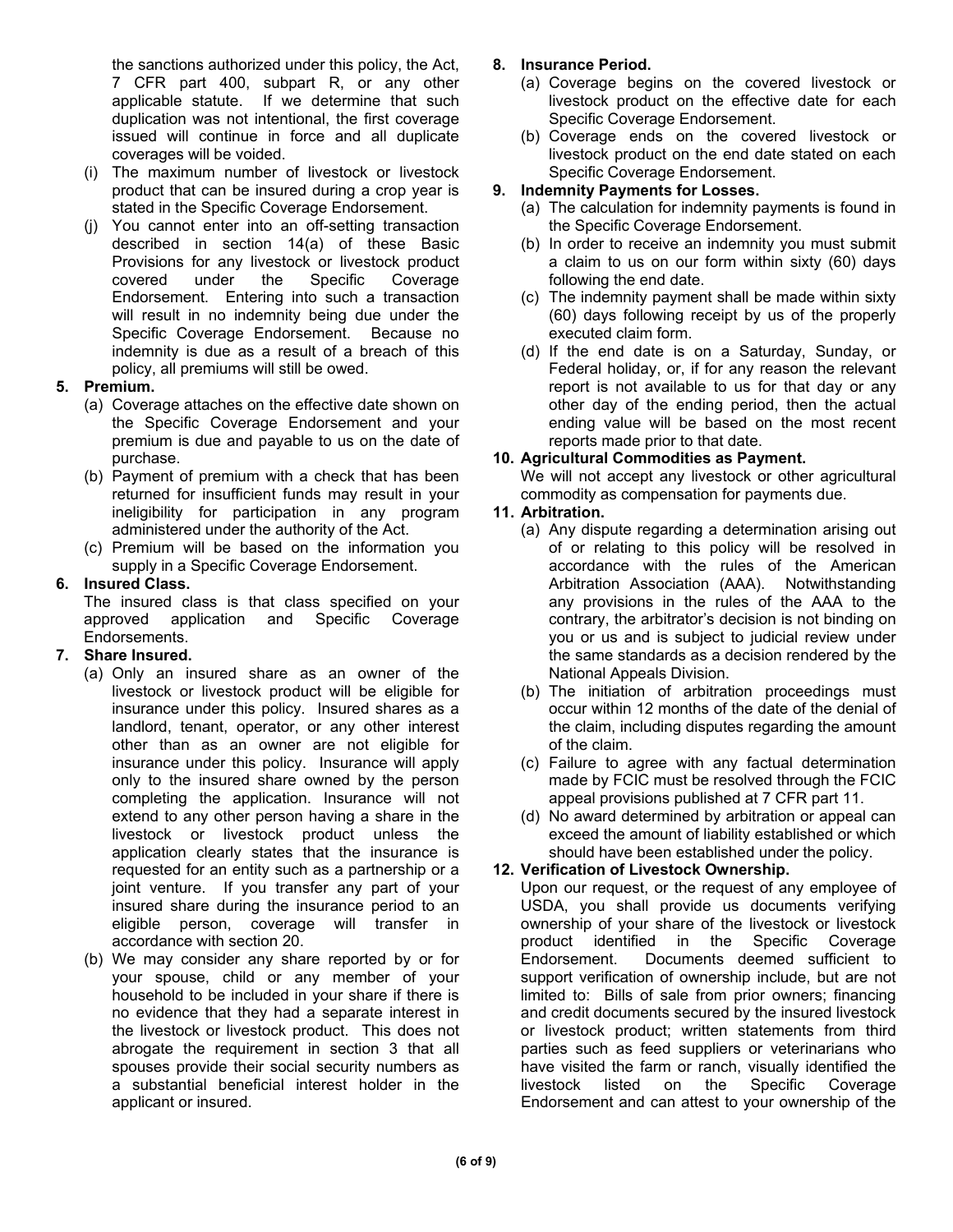identified livestock; or bills of sale for the covered livestock or livestock product.

### **13. Access to Insured Livestock and Records, and Record Retention.**

- (a) We, any person designated by us, and any employee designated by a USDA agency, reserve the right to perform random, on-site inspections to verify ownership or disposition of the insured livestock. Inspections will be conducted in accordance with generally accepted herd health practices.
- (b) For three years after the end date of any Specific Coverage Endorsement, you must retain, and provide upon our request, or the request of any person designated by us or any employee designated by a USDA agency, complete records of the ownership of your share and disposition of all the livestock or livestock product that were insured for the applicable period. We may extend the record retention period beyond three years by notifying you of such extension in writing. Your failure to keep and maintain such records will result in a denial of an indemnity under the Specific Coverage Endorsement. Because no indemnity is due as a result of a breach of this policy, all premiums will still be owed.
- (c) Our representative and any employee designated by a USDA agency, will, at any time during the record retention period, have access to:
	- (1) Any records relating to this insurance at any location where such records may be found or maintained; and
	- (2) The farm, ranch, feedlot or any other facility related to the production of livestock or livestock product by you.
- (d) By applying for insurance under the authority of the Act or by continuing insurance for which you previously applied, you authorize us, any employee designated by a USDA agency, or any person acting for us, to obtain records relating to the insured livestock or livestock product from any person who may have custody of those records including, but not limited to, banks and other lenders, feedlots, cooperatives, marketing associations, suppliers, and accountants. You must assist us in obtaining all records, which we request from third parties.

# **14. Off-Setting Transactions.**

(a) You must not enter into any transaction that would have the effect of converting any portion of the premium subsidy provided by FCIC into funds available for your use or the use of any person affiliated with you. Such transactions include covering the insured livestock or livestock product by taking an offsetting position on the commodity futures or options markets. If you violate this restriction, it will result in a denial of an indemnity under the Specific Coverage Endorsement. Because no indemnity is due as a result of a

breach of this policy, all premiums will still be owed.

- (b) Nothing in this policy prevents you from obtaining other insurance on the insured livestock or livestock product that:
	- (1) Is not issued under the authority of the Act; and
	- (2) Protects against substantially the same peril. However, the subrogation provisions in section 26 may be applicable.

## **15. Conformity to Food Security Act of 1985.**

Although your failure to comply with a number of federal statutes, including the Act, may cause cancellation or voidance of your policy, you should be specifically aware that your policy will be canceled if you are determined to be ineligible to receive benefits under the Act due to a violation of the controlled substance provision (title XVII of the Food Security Act of 1985 (Pub. L. 99-198)) and the regulations promulgated under the Act by USDA. Your insurance policy will be canceled if you are determined, by the appropriate Agency, to be in violation of these provisions. You must repay us any and all monies paid to you or received by you during your period of ineligibility, and your premium will be refunded less a reasonable amount for expenses and handling not to exceed 24.5 percent of the total premium.

## **16. Amounts Due Us.**

- (a) Interest will accrue at the rate of 1.25 percent simple interest per calendar month or any portion thereof, on any amount due us. Interest will start to accrue on the date that notice is issued to you for the collection of the amount due. Amounts found due under this paragraph will not be charged interest if payment is made within 30 days of issuance of the notice. The amount will be considered delinquent if not paid by the date specified in the notice issued by us.
- (b) For checks submitted to pay premium that are returned for insufficient funds, interest will start to accrue on the effective date.
- (c) All amounts paid will be applied first to expenses of collection if any, second to the reduction of accrued interest, and then to the reduction of the principal balance.
- (d) If we determine that it is necessary to contract with a collection agency or to employ an attorney to assist in collection, you agree to pay all of the expenses of collection.
- (e) Amounts owed to us by you may be collected in part through administrative offset from payments you receive from United States government agencies in accordance with 31 U.S.C. chapter 37.

# **17. Legal Action Against Us.**

- (a) You may not bring legal action against us unless you have complied with all of the policy provisions.
- (b) If you take legal action against us, you must do so within 12 months of the date of denial of the claim.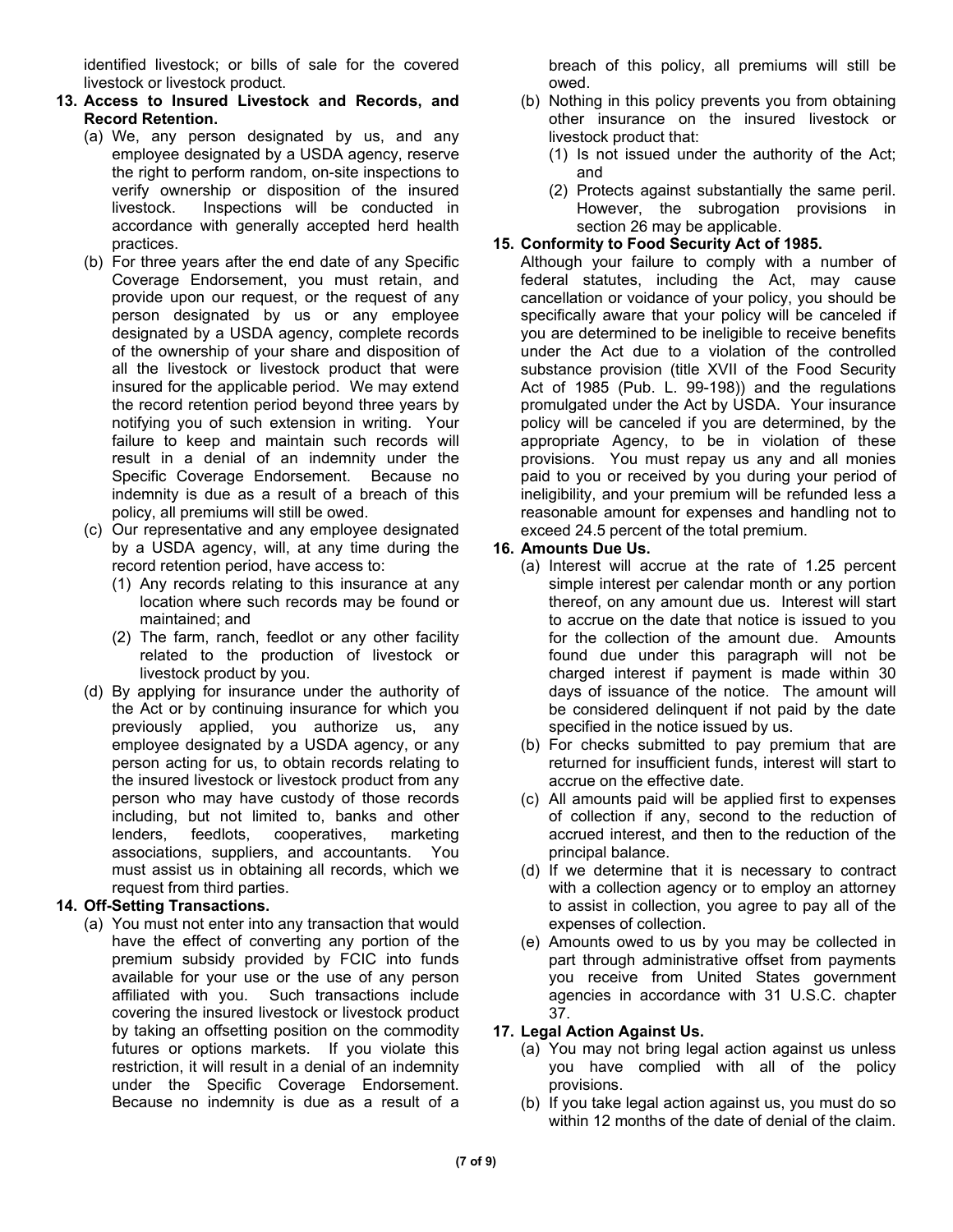Suit must be brought in accordance with the provisions of 7 U.S.C. 1508(j).

(c) Under no circumstances will we be liable for the payment of damages (compensatory, punitive, or other), attorneys' fees, or other charges in connection with any claim for indemnity, whether we approve or disapprove such claim.

## **18. Payment and Interest Limitations.**

We will pay simple interest computed on the net indemnity ultimately found to be due by us or by a final judgment of a court of competent jurisdiction from and including the 61st day after the date you sign, date, and submit to us the properly completed claim on our form. Interest will be paid only if the reason for our failure to timely pay is NOT due to your failure to provide a properly completed claim form to us. The interest rate will be that established by the Secretary of the Treasury under section 12 of the Contract Disputes Act of 1978 (41 U.S.C. 611) and published in the Federal Register semiannually on or about January 1 and July 1 of each year, and may vary with each publication.

## **19. Concealment, Misrepresentation or Fraud.**

- (a) If you have falsely or fraudulently concealed the fact that you are ineligible to receive benefits under the Act or if you or anyone assisting you has intentionally concealed or misrepresented any material fact relating to this policy:
	- (1) This policy, including all Specific Coverage Endorsements, will be voided for each crop year in which the concealment, fraud, or misrepresentation occurred; and
	- (2) You may be subject to remedial sanctions in accordance with 7 U.S.C. 1515(h) and 7 C.F.R. part 400, subpart R.
- (b) Even though the policy is void, you may still be required to pay 24.5 percent of the premium due under the policy to offset costs incurred by us in the service of this policy. If previously paid, the balance of the premium will be refunded.
- (c) Voidance of this policy will result in you having to reimburse us for all indemnities paid for the insurance period in which the voidance was effective.
- (d) Voidance will be effective on the effective date or dates for the crop year in which the act occurred and will not affect the policy for subsequent crop years unless a violation of this section also occurred in such crop years.

## **20. Transfer of Coverage and Right to Indemnity.**

(a) If you transfer any part of your insured share during the period of insurance, you may transfer your coverage rights if the transferee is eligible for livestock insurance. We will not be liable for any more than the liability determined in accordance with your policy that existed before the transfer occurred. The transfer of coverage rights must be on our form and will not be effective until approved by us in writing.

(b) The transferee shall have all rights and responsibilities under this policy consistent with the transferee's interest. If the transferee is not eligible for livestock insurance for any reason, and the transfer occurs before the final 30 days of the insurance period, or if you fail to inform us of a transfer by the end date or within 30 days of the transfer whichever is later, then the transferred portion of the coverage will be terminated and no premium for that portion will be refunded.

# **21. Assignment of Indemnity.**

As long as you have a share in the insured livestock or livestock product, you may assign to another party your right to an indemnity. The assignment must be on our form and will not be effective until approved in writing by us. The assignee will have the right to submit the claim form as required by the policy. We will honor the terms of the assignment only if we can accurately determine the amount of the claim. However, no action will lie against us for failure to do so.

## **22. Descriptive Headings.**

The descriptive headings of the various policy provisions are for convenience only and are not intended to affect the construction or meaning of any of the policy provisions.

## **23. Notices.**

- facsimile, electronic mail, or delivered in person. (a) All notices required to be given by you must be in writing and received by your insurance agent within the designated time unless otherwise provided by the notice requirement. Notices required to be given immediately may be by Time of the notice will be determined by the time of our receipt of the written notice. If the date by which you are required to submit a report or notice falls on Saturday, Sunday, or a Federal holiday, or, if your agent's office is, for any reason, not open for business on the date you are required to submit such notice or report, such notice or report must be submitted on the next business day.
- (b) All notices and communications required to be sent by us to you will be mailed to the address shown on the policy. Notice sent to such address will be conclusively presumed to have been received by you. You should advise us immediately of any change of address.

## **24. Applicability of State and Local Statutes.**

If the provisions of this policy conflict with statutes of the State or locality in which this policy is issued, the policy provisions will prevail. State and local laws and regulations in conflict with federal statutes, this policy, and the applicable regulations do not apply to this policy.

## **25. Multiple Government Benefits.**

(a) If you are eligible to receive an indemnity under this plan of insurance and are also eligible to receive benefits for the same loss under any other USDA program, you may receive benefits under both programs, unless specifically limited by the